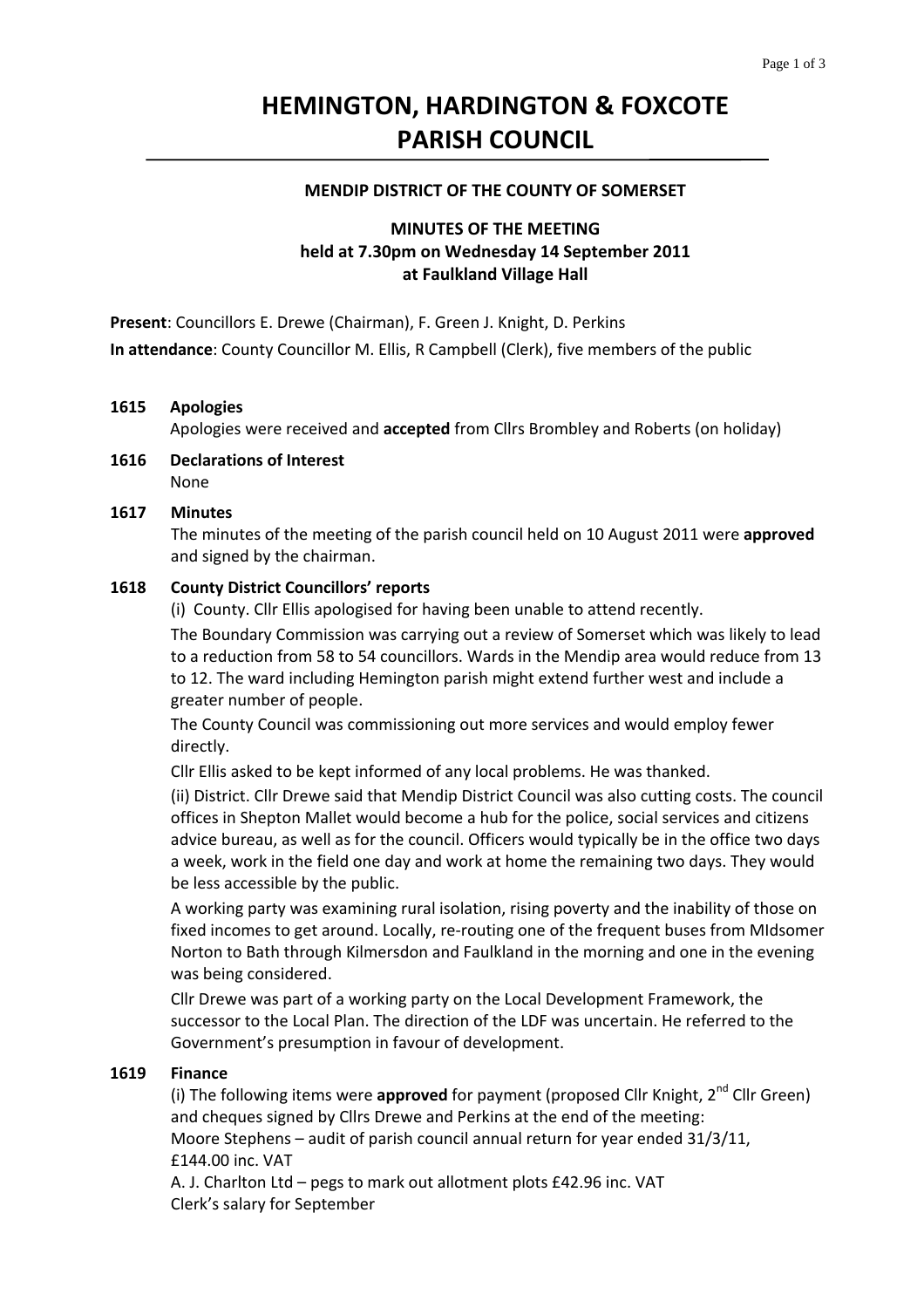## **1620 Planning**

(i) No applications.

 (ii) Updates:

The following decisions had been notified.

 Stock Barn Laverton BA2 7RA. Appeal against refusal of permission for demolition of stock barn and construction of 2 holiday letting cottages: allowed by the planning inspector. An application for costs had been refused.

 2011/0959 (Full planning) and 1095 (LBC) Highchurch Farm, Hemington. Two extensions and garage: approved by Mendip DC.

2011/1065 Haywood Farm, Tery Hill. Erection of poultry shed: approved by Mendip DC.

## **1621 Allotments**

The amendments to the lease proposed by the parish council (minute 1607) had been agreed.

 Cllr Drewe will research possible grants for setting up allotments and report. Should a grant be available councillors will consider a water supply to the site on a one‐year trial. Some doubts were expressed about the on‐going cost of supplying water.

 Cllr Green asked if the electricity supply for a barn conversion in Browns Lane would cross the site.

Cllr Drewe and a parishioner will peg out the plots.

 If there are more applicants than the 12 plots, a ballot of applicants 13 onwards will be held.

## **1622 Highways**

(i) Cllr Knight reported that the welcome increase in pupil numbers at Hemington school had been accompanied by an unwelcome increase in vehicles parked outside, particularly at collection time, making it very difficult for through traffic. The school to be contacted to see if a remedy can be found.

 (ii) Police to be informed of the theft of the solar panel from the flashing speed sign at the west end of Faulkland. The area traffic engineer to be asked to visit the site to discuss moving the sign.

## **1623 Playing Field**

The person asked to cut the hedge had suggested an alternative with more suitable equipment, who would be contacted.

## **1624 Standing Orders**

Amendment of standing order 3b(i) to allow electronic service of agendas for parish council meetings was **agreed**. Councillors present confirmed with their signature the email address to which their agendas should be sent.

# **1625 Rights of Way**

Somerset's senior rights of way officer to be contacted about complete lack of progress on getting the Buckland Dinham to Hardington path operational.

## **1626 Correspondence and reports**

(i) Correspondence: Councillors reviewed the following correspondence received since the last meeting.

 Somerset Association of Local Councils – information on review of Somerset County Council ward numbers and boundaries; annual report and account 2010/11; agenda for Annual General and Area General Meetings to be held on 24 September at Long Sutton Village Hall